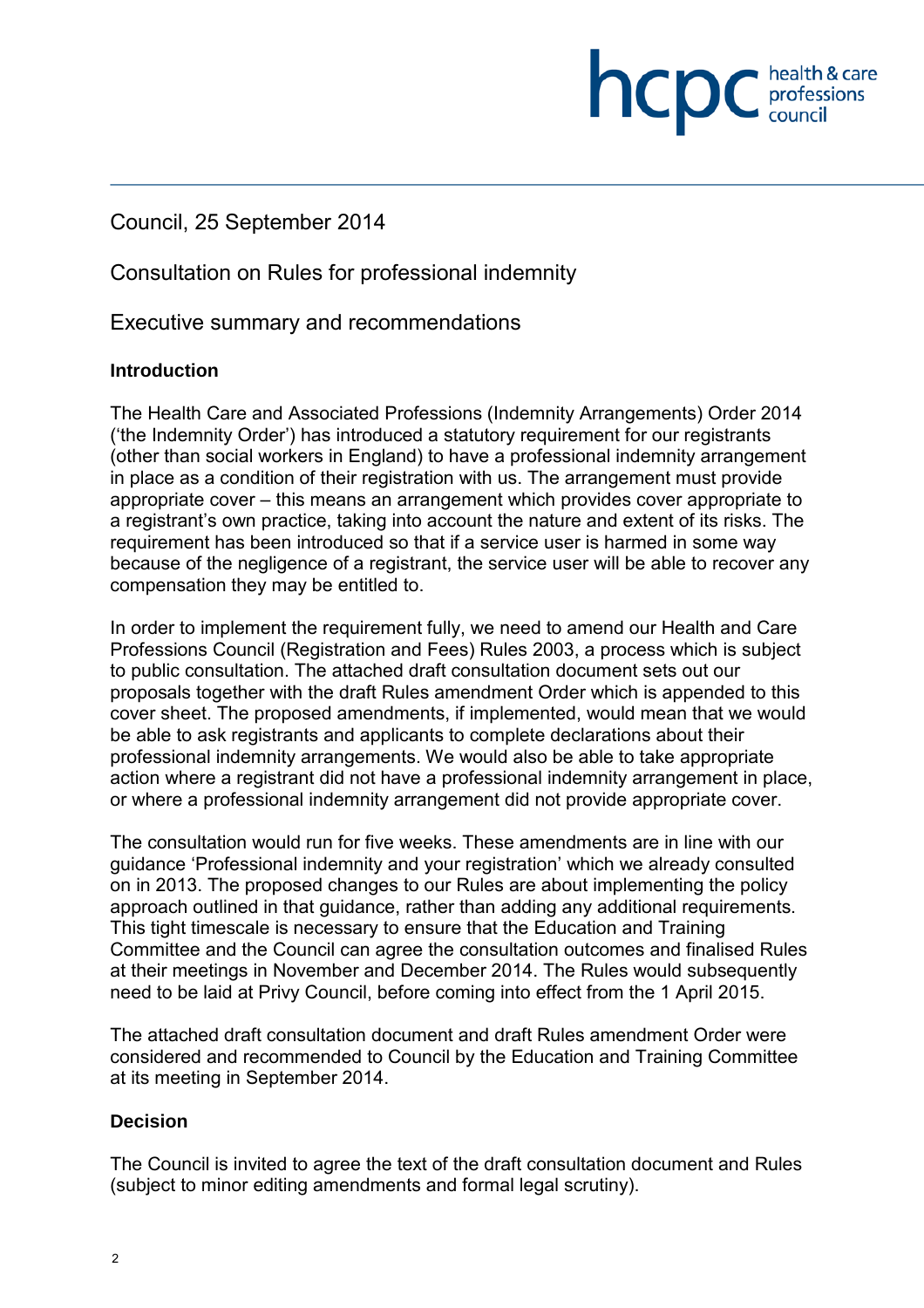## **Background information**

• Professional indemnity section of the HCPC website: www.hcpcuk.org/registrants/indemnity/

## **Resource implications**

- Amending the consultation document as necessary.
- Making arrangements for the consultation including emailing a link of the consultation document to stakeholders.
- Writing up the outcomes of the consultation.

## **Financial implications**

• None.

## **Appendices**

• Draft amendments to the Health and Care Professions Council (Registration and Fees) Rules Order 2003 – for consultation.

## **Date of paper**

11 September 2014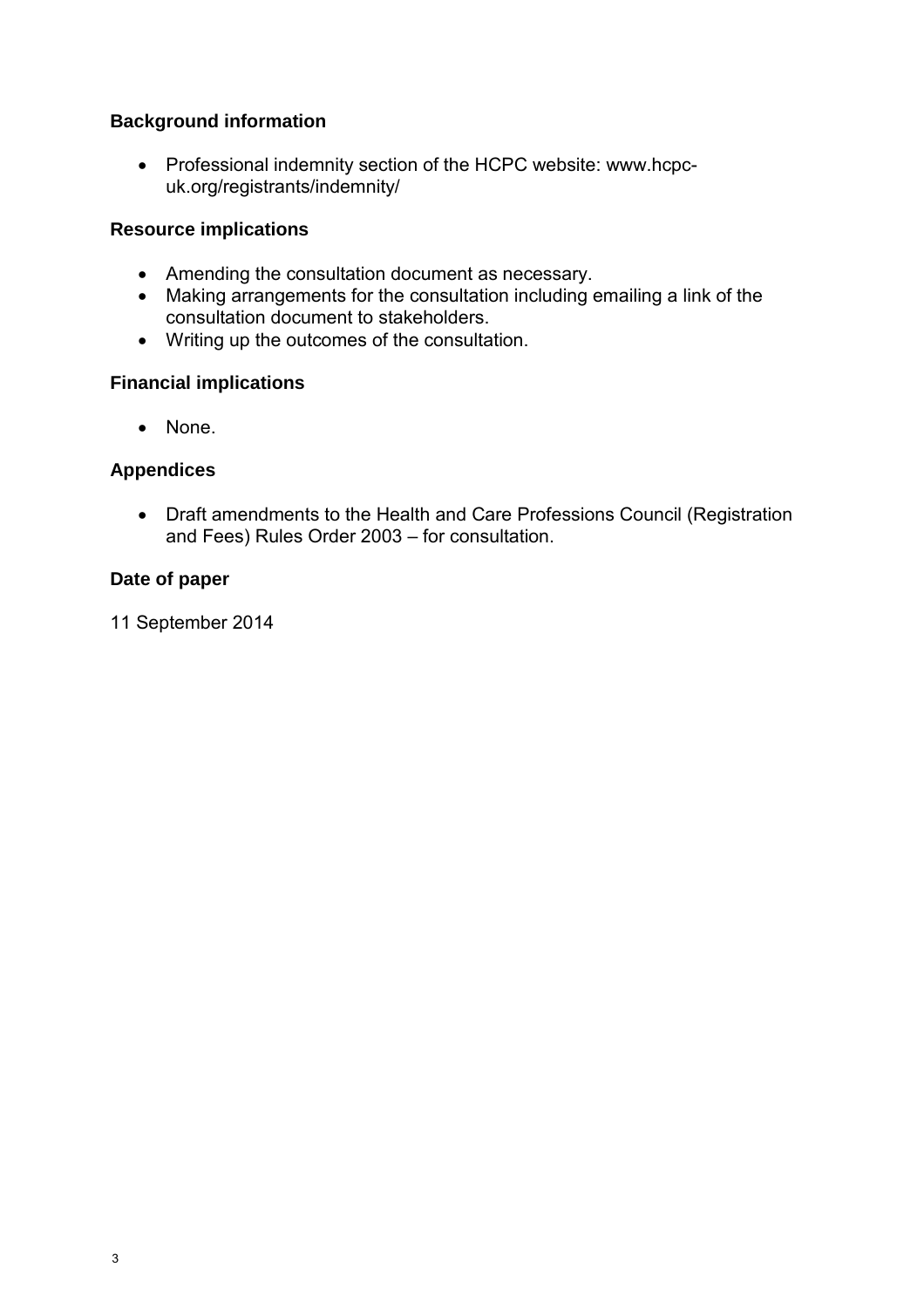#### STATUTORY INSTRUMENTS

# **2015 No. 000**

## **HEALTHCARE AND ASSOCIATED PROFESSIONS**

#### **HEALTH PROFESSIONS**

The Health and Care Professions Council (Registration and Fees)(Amendment) Rules Order of Council 2015

| Made                | $\sim$ 100 $\sim$ 100 $\sim$ | $\sim$ | 2015           |  |
|---------------------|------------------------------|--------|----------------|--|
| Coming into force - |                              |        | $\lceil$ 12015 |  |

At the Council Chamber, Whitehall the [ ] day of [ ] 2015

By the Lords of Her Majesty's Most Honourable Privy Council

The Health and Care Professions Council has made the Health and Care Professions Council (Registration and Fees) (Amendment) Rules 2015, which are set out in the Schedule to this Order, in exercise of the powers under articles  $7(1)$  and  $(2)$ ,  $9(2)$ ,  $11A(4)$ ,  $(5)$  and  $(6)$  and  $41(2)$  of the Health and Social Work Professions Order 2001(**1**).

In accordance with article 7(1) and (3) and 41(3) of that Order, the Health and Care Professions Council has consulted the Education and Training Committee and representatives of groups of persons it considers appropriate, including representatives of the groups listed in article 41(3) of that Order.

In accordance with article 41(1) and 42(1) of that Order, such Rules shall not come into force until approved by Order of the Privy Council.

#### **Citation and commencement**

1. This Order may be cited as the Health and Care Professions Council (Registration and Fees) (Amendment) Rules Order of Council 2015 and shall come into force on [ ] 2015.

#### **Privy Council Approval**

2. Their Lordships, having taken these Rules into consideration, are pleased to and do approve them.

*Richard Tilbrook* Clerk of the Privy Council

 (**1**) S.I. 2002/254. The title of this statutory instrument was amended by section 213(6) of the Health and Social Care Act 2012 (c. 7).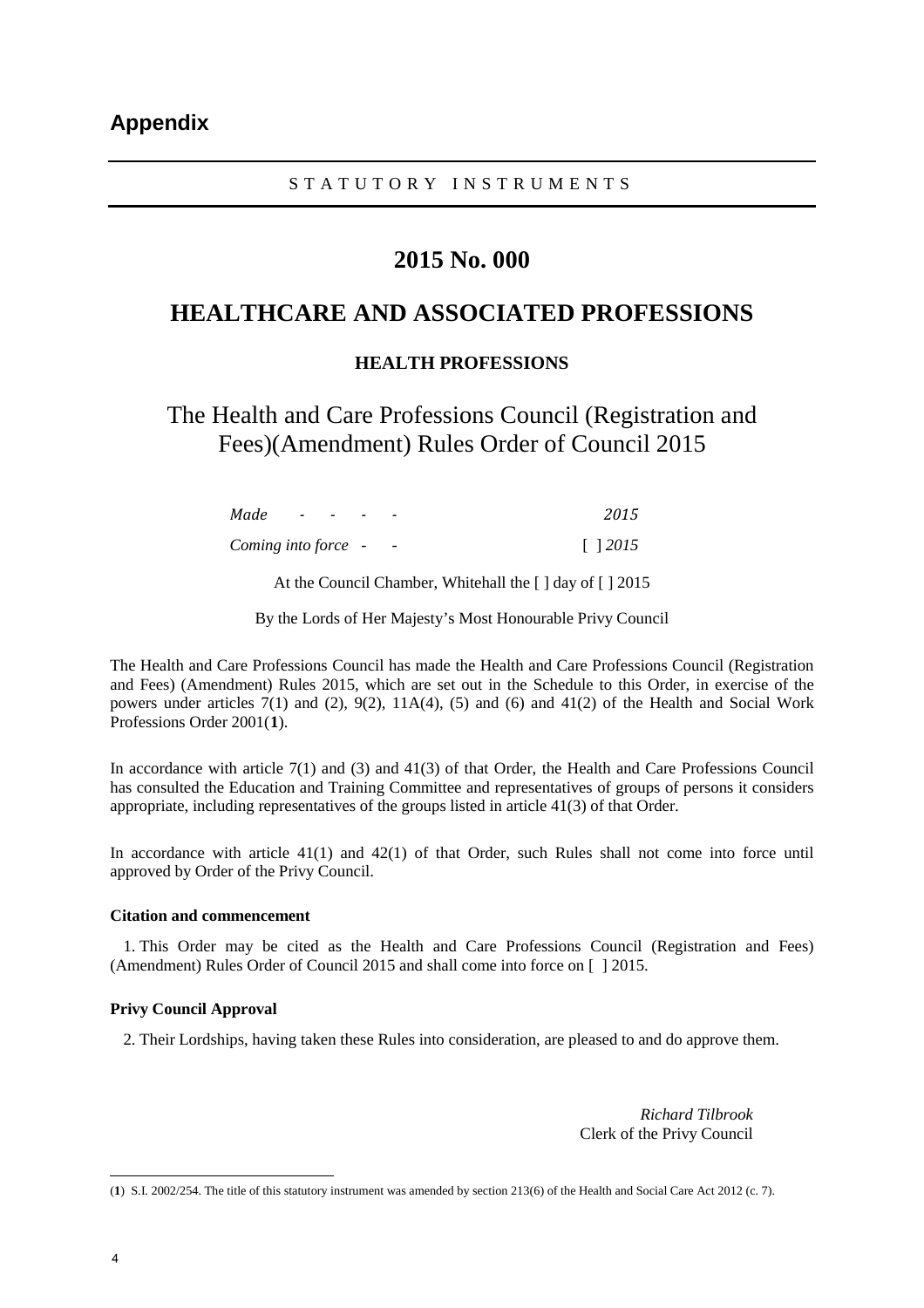## SCHEDULE Article 2

## The Health and Care Professions Council (Registration and Fees) (Amendment) Rules 2015

The Health and Care Professions Council makes the following Rules in exercise of its powers under articles 7(1) and (2), 9(2), 11A(4), (5) and (6) and 41(2)of the Health and Social Work Professions Order 2001(**2**).

In accordance with articles 7(1) and (2) and 41(3) of that Order, the Health and Care Professions Council has consulted the Education and Training Committee and representatives of groups of persons it considers appropriate, including representatives of the groups listed in article 41(3) of that Order.

#### **Citation and commencement**

1. These Rules may be cited as the Health and Care Professions Council (Registration and Fees) (Amendment) Rules 2015 and come into force on [date] 2015.

#### **Amendment of the Health Professions Council (Registration and Fees) Rules 2003**

2.—(1) The Health Professions Council (Registration and Fees) Rules 2003 are amended as follows.

(2) After rule 11A (continuing professional development) insert—

#### "**Cessation of appropriate cover under an indemnity arrangement**

**11B.—(1)** A registrant must notify the Registrar in writing forthwith if for any reason the registrant ceases or will cease to have in force in relation to the registrant for the purpose of complying with article 11A of the Order, appropriate cover under an indemnity arrangement.

(2) If a registrant fails to comply with sub-paragraph (1)—

- (a) the Education and Training Committee may remove that person from the register; or
- (b) the person's fitness to practise may be treated for the purposes of article  $22(1)(a)(i)$  as being impaired by reason of misconduct, and the Council may accordingly refer the matter to, persons appointed by it under article  $22(5)(b)(i)$  (where rules under article 23 provide) or to a Practice Committee under article 22(5)(b)(ii).

#### **Information required on indemnity arrangements**

**11C.**—(1) The Registrar may in accordance with sub-paragraph (3) serve notice on a registrant to provide information to the Registrar for the purposes of determining whether, at any time, there is in force in relation to the registrant an indemnity arrangement which provides appropriate cover for the purpose of complying with article 11A of the Order.

(2) A notice served under sub-paragraph (2) must specify—

- (a) the information or evidence required to determine that the registrant has in force in relation to that registrant, an indemnity arrangement which provides appropriate cover for the purpose of complying with article 11A of the Order;
- (b) such other information as the Registrar may reasonably require for the purpose of determining whether the registrant's indemnity arrangement provides appropriate cover; and
- (c) the time period for complying with the notice, which shall be not be less than seven days beginning with the day on which the notice was sent.

 (**2**) S.I. 2002/254.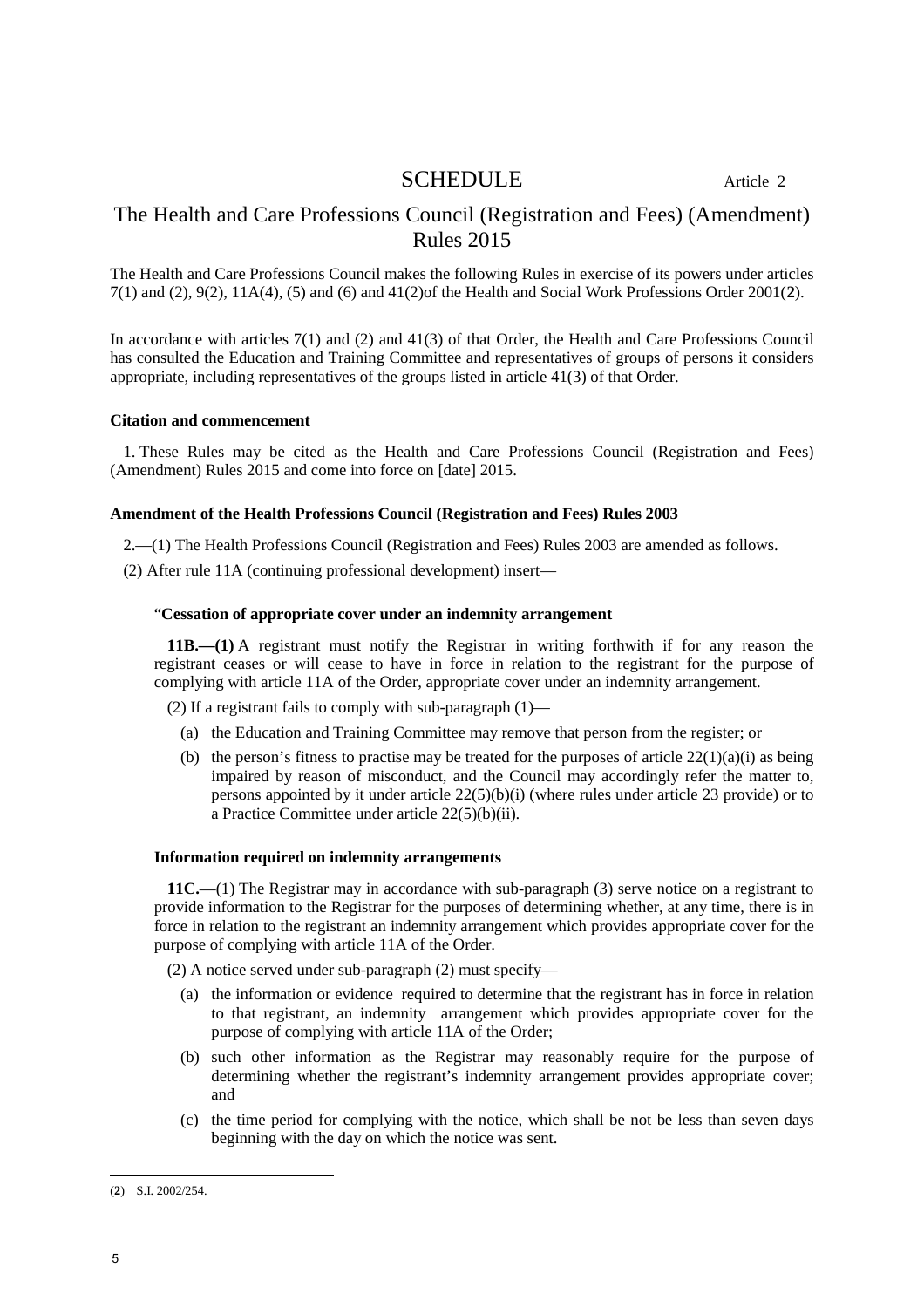- (3) The Registrar may remove the registrant from the register where—
	- (a) having considered any evidence or information provided in response to a notice under paragraph (2), the Registrar is not satisfied that a registrant has an indemnity arrangement which provides appropriate cover; or
	- (b) a registrant fails to comply with a notice served under sub-paragraph within the period specified in the notice.
- (4) This rule does not apply to a registrant in respect of registration as a social worker in England."

Given under the official seal of the Health and Care Professions Council this [ ] day of the [ ] 2015

*Anna van der Gaag* Chair

*Marc Seale* Registrar

#### **EXPLANATORY NOTE**

*(This note is not part of the Order)* 

.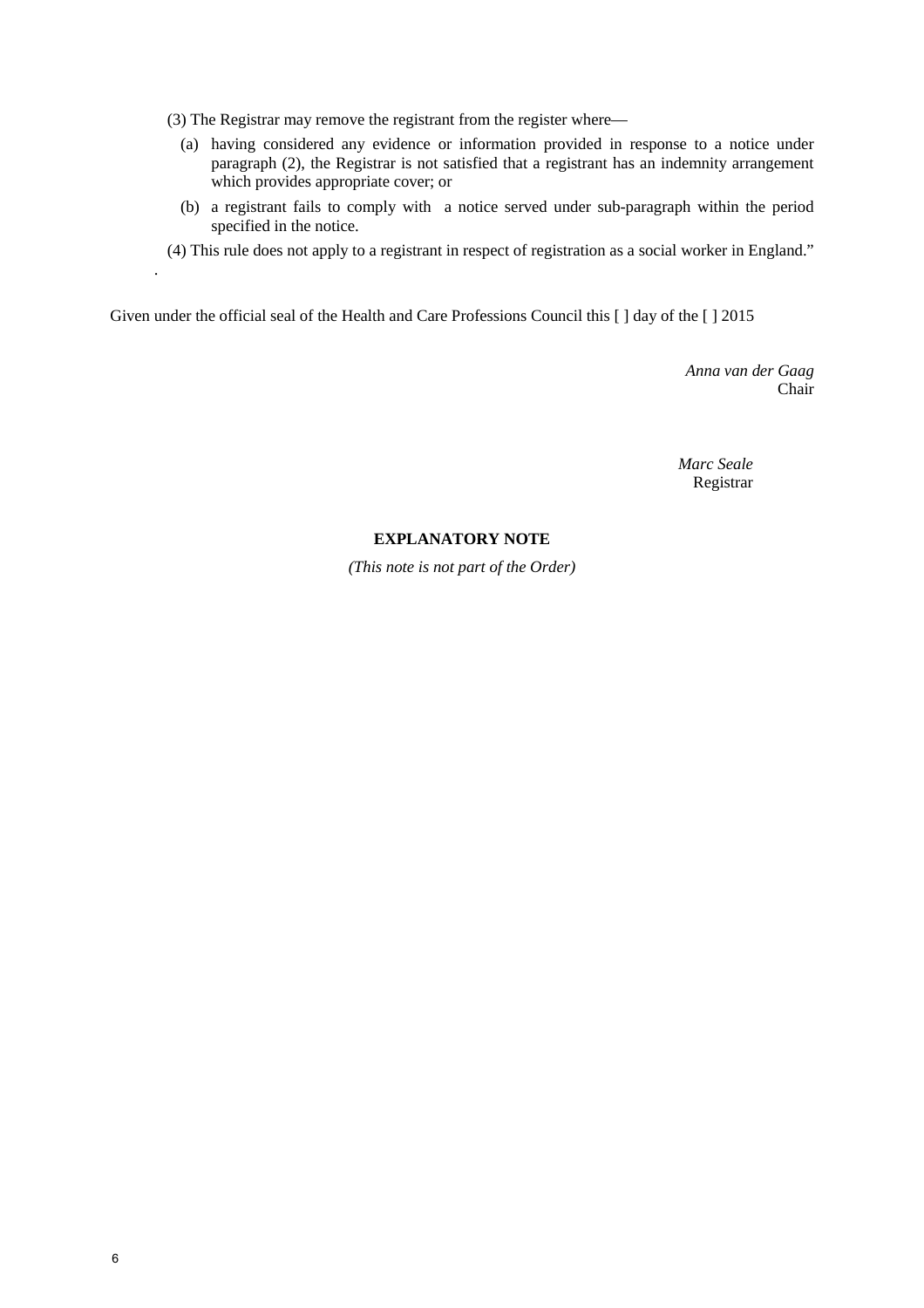# **health & care**

# **Consultation on Rules for professional indemnity**

A consultation on proposed amendments to the Health and Care Professions Council (Registration and Fees) Rules 2003 related to professional indemnity.

# **Please note the proposed amendments to these Rules do not apply to social workers in England.**

7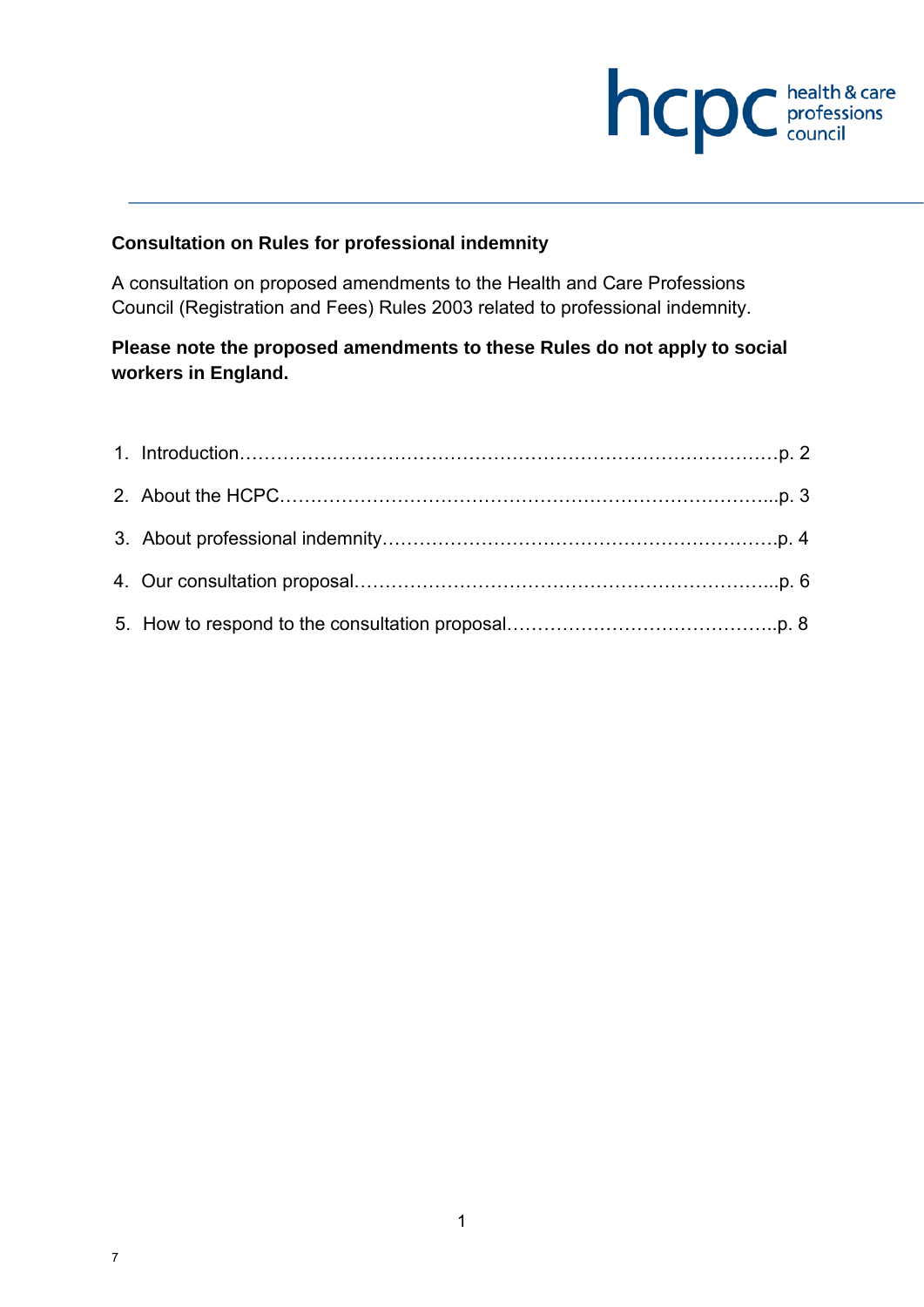# **1. Introduction**

- 1.1 We are the Health and Care Professions Council (HCPC). This consultation seeks the views of stakeholders on proposed amendments to the Health and Care Professions Council (Registration and Fees) Rules 2003 ('the Rules').
- 1.2 These amendments are about implementing the statutory requirement for our registrants (other than social workers in England) to have a professional indemnity arrangement in place as a condition of their registration with us. The arrangement must provide appropriate cover – this means an arrangement which provides cover appropriate to a registrant's own practice, taking into account the nature and extent of its risks. This requirement was introduced by the Health Care and Associated Professions (Indemnity Arrangements) Order 2014 ('the Indemnity Order') on 17 July 2014.
- 1.3 The proposed amendments, if implemented, would mean that we would be able to ask registrants and applicants to complete declarations and provide information about their professional indemnity arrangements. We would also be able to take appropriate action where a registrant did not have a professional indemnity arrangement in place or one which did not provide appropriate cover, or where a registrant failed to provide information when required to do so.
- 1.4 We have published guidance and frequently asked questions on our website about this requirement.<sup>1</sup>
- 1.5 This consultation may be of interest to registrants who are affected by these proposals; professional bodies; and employers.
- 1.6 The consultation runs from **x** to **x**.
- 1.7 **Please note that the proposed changes to our Rules will not apply to social workers.**

 $\overline{a}$ 

<sup>&</sup>lt;sup>1</sup> For further information, please see our website: www.hcpc-uk.org/registrants/indemnity/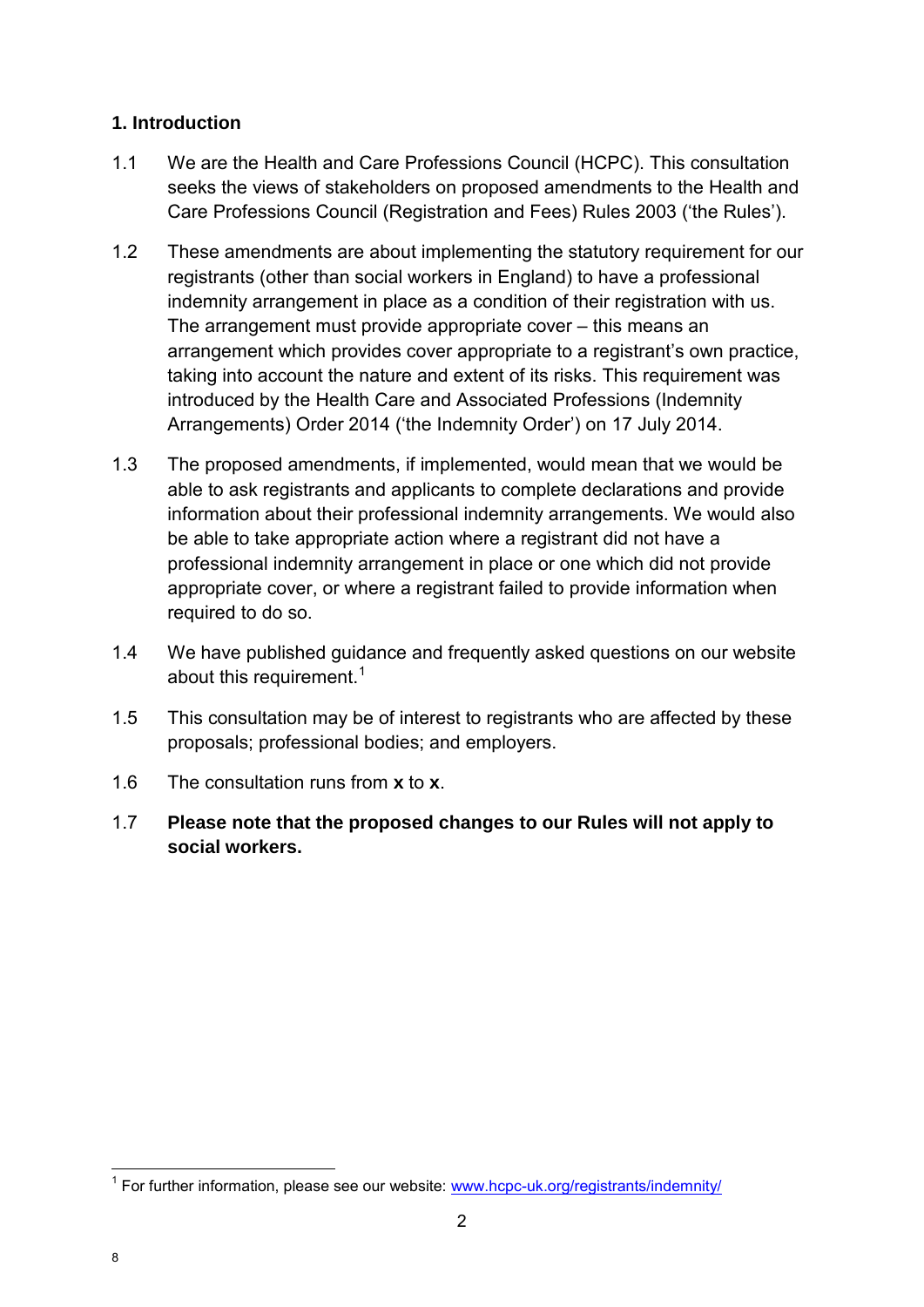## **2. About the HCPC**

- 2.1 We are a regulator and were set up to protect the public. To do this, we keep a register of health and care professionals who meet our standards for their professional skills and behaviour. Individuals on our register are called 'registrants'.
- 2.2 We currently regulate 16 health and care professions.
	- Arts therapists
	- Biomedical scientists
	- Chiropodists / podiatrists
	- Clinical scientists
	- Dietitians
	- Hearing aid dispensers
	- Occupational therapists
	- Operating department practitioners
	- Orthoptists
	- Paramedics
	- Physiotherapists
	- Practitioner psychologists
	- Prosthetists / orthotists
	- Radiographers
	- Social workers in England
	- Speech and language therapists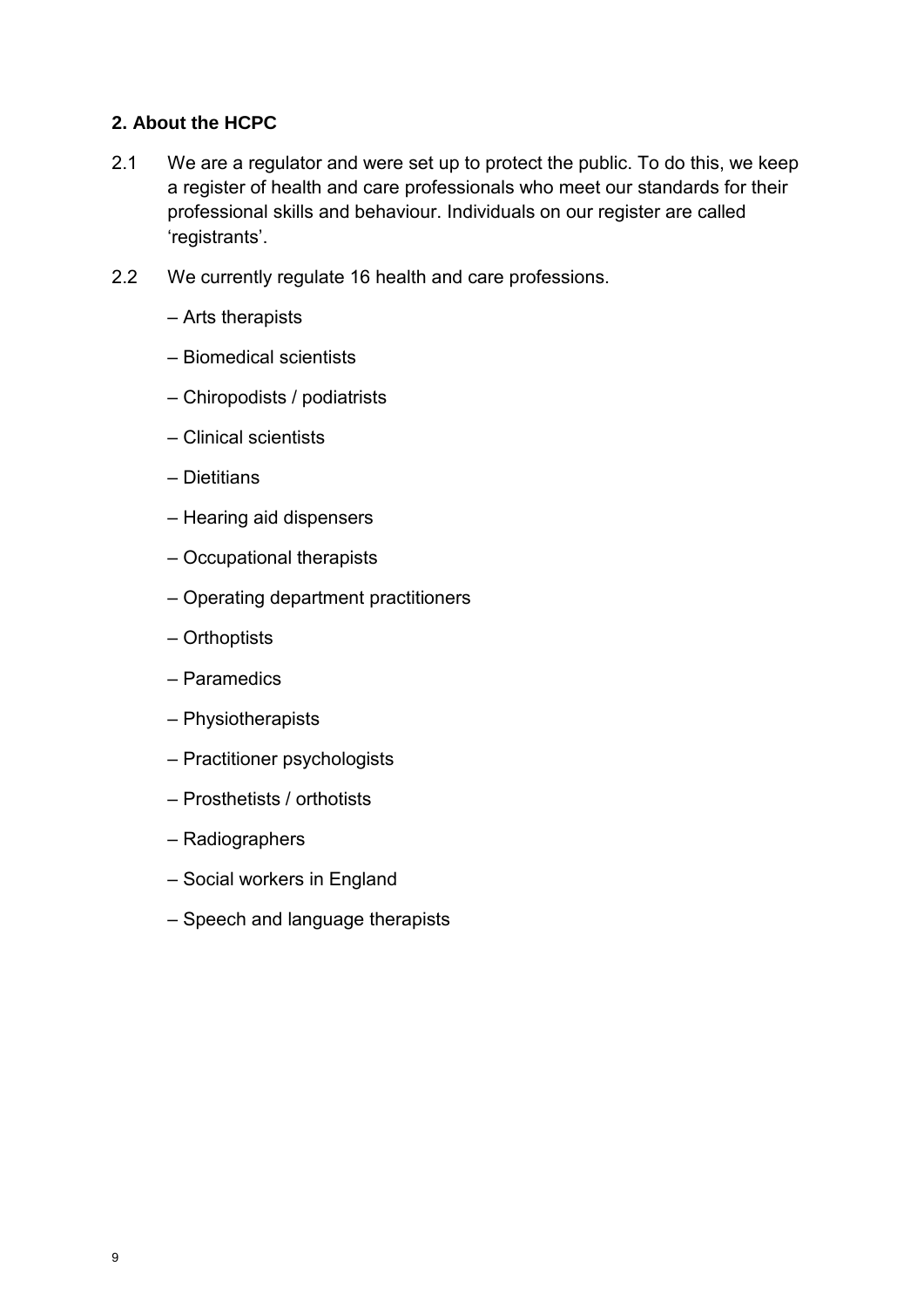# **3. About professional indemnity**

# **A statutory requirement**

3.1 In July 2014, legislation was introduced which means that all registrants (other than social workers in England) must have a professional indemnity arrangement in place as a condition of their registration with us. The arrangement must provide 'appropriate cover' – this means an arrangement which provides cover appropriate to a registrant's own practice, taking into account the nature and extent of its risks.

# **Meeting the requirement**

- 3.2 Many registrants will work in an employed environment, for example, for the National Health Service (NHS), a local authority or in the independent sector, where their employer will indemnify them and / or they will have already made their own professional indemnity arrangements. This means that many registrants already meet this requirement and will not have needed to take any further action.
- 3.3 Registrants can meet the requirement through one or more of the following.
	- A professional indemnity arrangement through their employer.
	- A professional indemnity arrangement as part of being a member of a professional body, trade union or defence organisation.
	- A professional indemnity arrangement obtained directly through an insurer.
- 3.4 We have published separate guidance and frequently asked questions on our website to explain more about what this requirement means for registrants and applicants for registration.<sup>2</sup>

## **Checking that an arrangement is in place**

- 3.5 Once Rules are agreed and in place, we will ask registrants at the point they renew their registration with us (every two years) to confirm that:
	- they have a professional indemnity arrangement in place which provides appropriate cover; or
	- if they are not practising at the time of their renewal, that they understand the requirement and will have such an arrangement in place when they begin to practise.

 $\overline{a}$ 

<sup>&</sup>lt;sup>2</sup> For further information, please see our website: www.hcpc-uk.org/registrants/indemnity/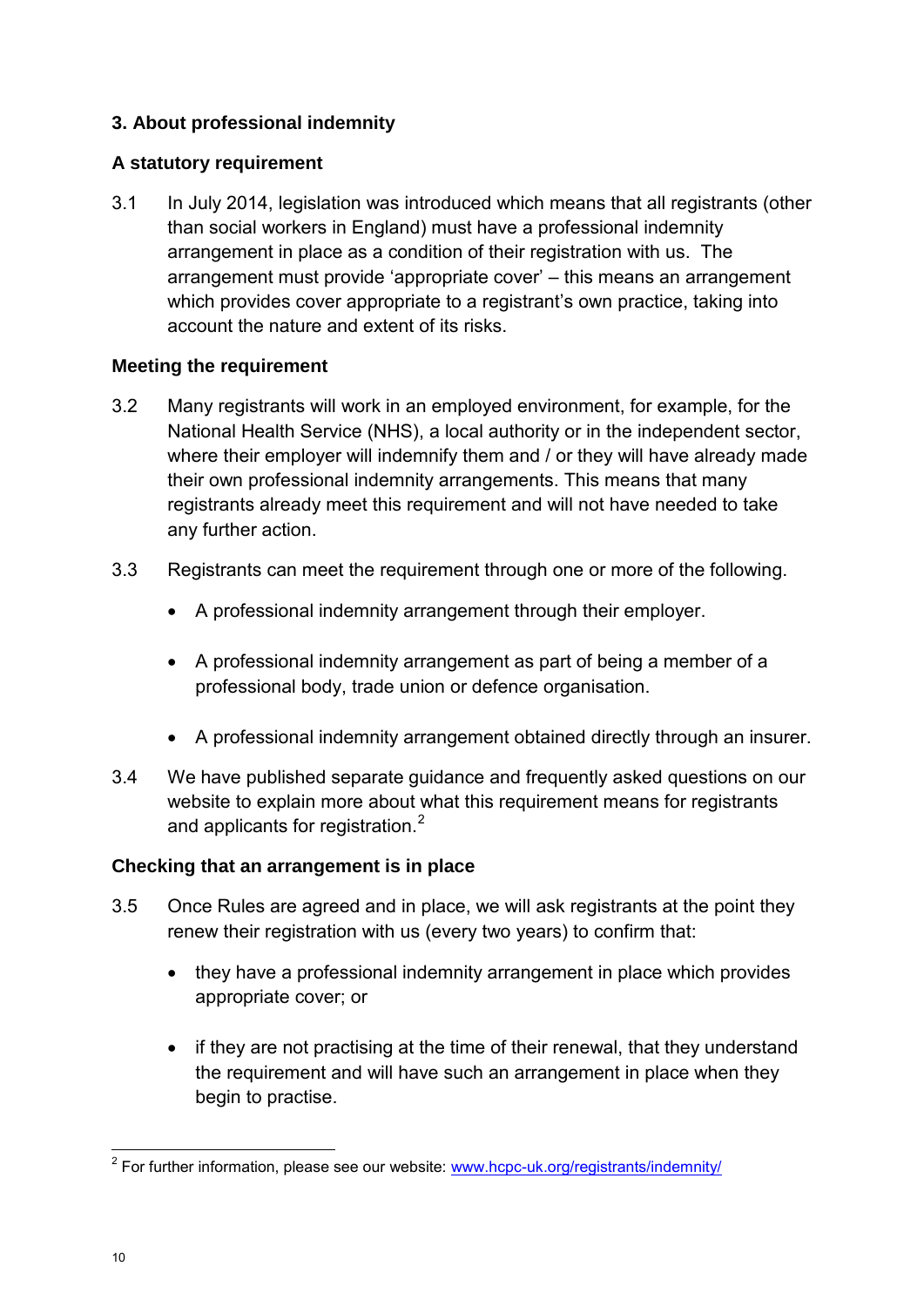- 3.6 Applicants for registration will not need to have a professional indemnity arrangement in place when they apply. However, in future they will be asked to confirm that they understand the requirement to have a professional indemnity arrangement in place which provides appropriate cover and that they will have such an arrangement in place when they begin to practise.
- 3.7 A registrant or applicant who was unable to complete the declaration would be unable to renew their registration or become registered with us.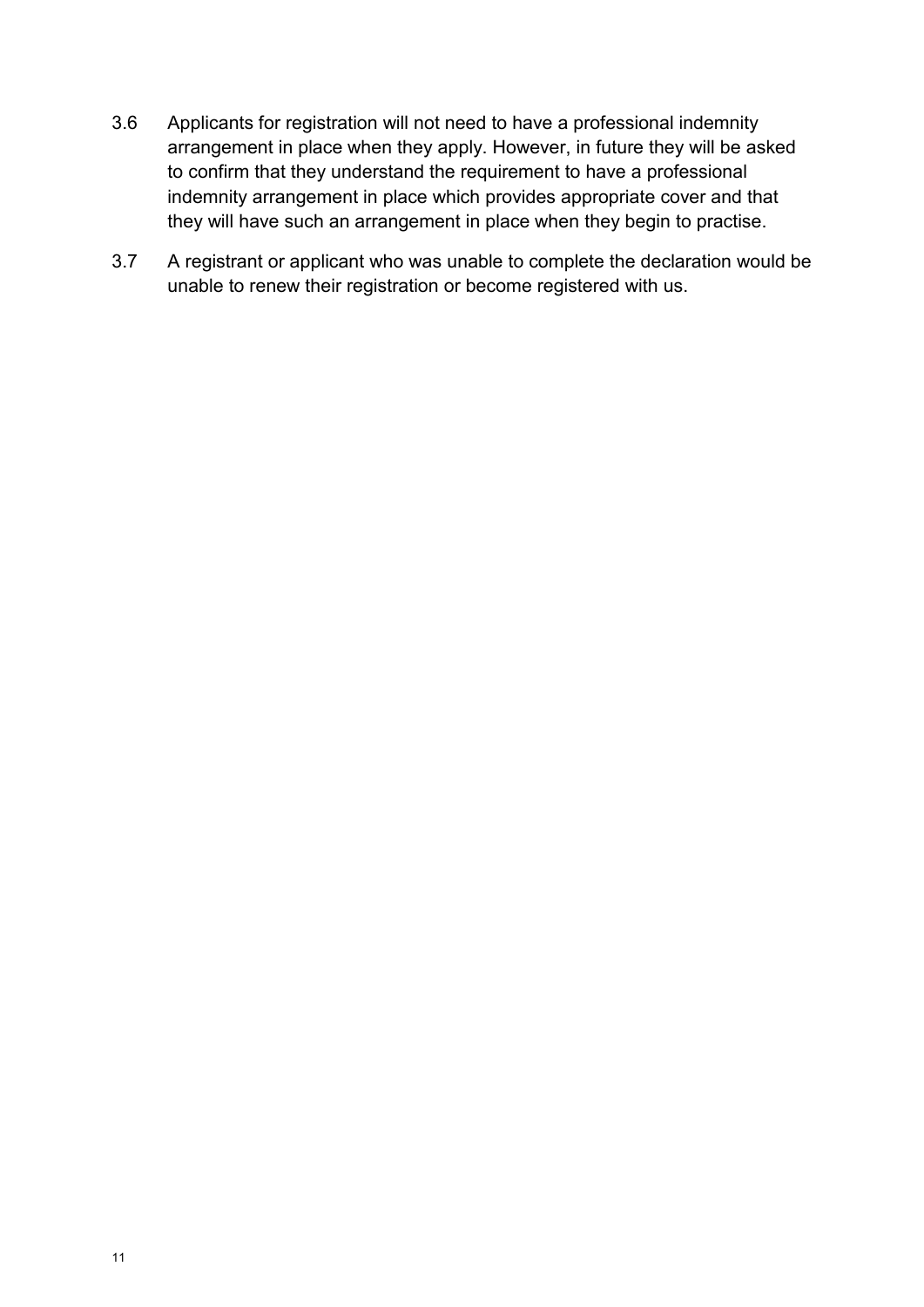## **4. Our consultation proposal**

- 4.1 We are proposing to amend the Rules as part of implementing the Indemnity Order.
- 4.2 The amendments are in line with the approach we have set out in our guidance: 'Professional indemnity and your registration'. We consulted on a draft of this guidance in 2013. The proposed changes to our Rules are about implementing the policy approach outlined in that guidance, rather than adding any additional requirements.
- 4.3 If implemented, the amendments to the Rules would mean the following.
	- A requirement for a registrant to inform the Registrar if for any reason they cease to have in place a professional indemnity arrangement which provides appropriate cover. However, registrants do not need to tell us about routine changes, such as a change of provider or not having an arrangement in place because they are no longer practising.
	- A power for the Registrar at any time to send a notice to a registrant asking them to provide such evidence and information as might be necessary to demonstrate that they have an indemnity arrangement in place which provides appropriate cover. We propose that the notice should provide at least a seven day period in which the registrant would be required to respond.
	- We anticipate that, outside of registration renewal, we may use the power described above if, for example, there are concerns that a registrant may not have a professional indemnity arrangement in place or that it may not provide appropriate cover.
	- If the evidence and information provided in response to a notice does not demonstrate that a registrant has an indemnity arrangement in place which provides appropriate cover, or where a registrant fails to respond to a notice within the period specified, the Registrar may remove the name of the registrant from the Register. We anticipate that, outside of registration renewal, this power is likely to be used only in very few instances.
	- The main way in which we will ensure compliance, however, will be via registrants and applicants completing a declaration at the point when they either renew or apply for registration with us (see paragraphs **3.5** to **3.7**). Registrants will continue to be provided with approximately three months in which to complete their renewal. We will not routinely ask registrants to send us certificates or other evidence of their professional indemnity arrangements.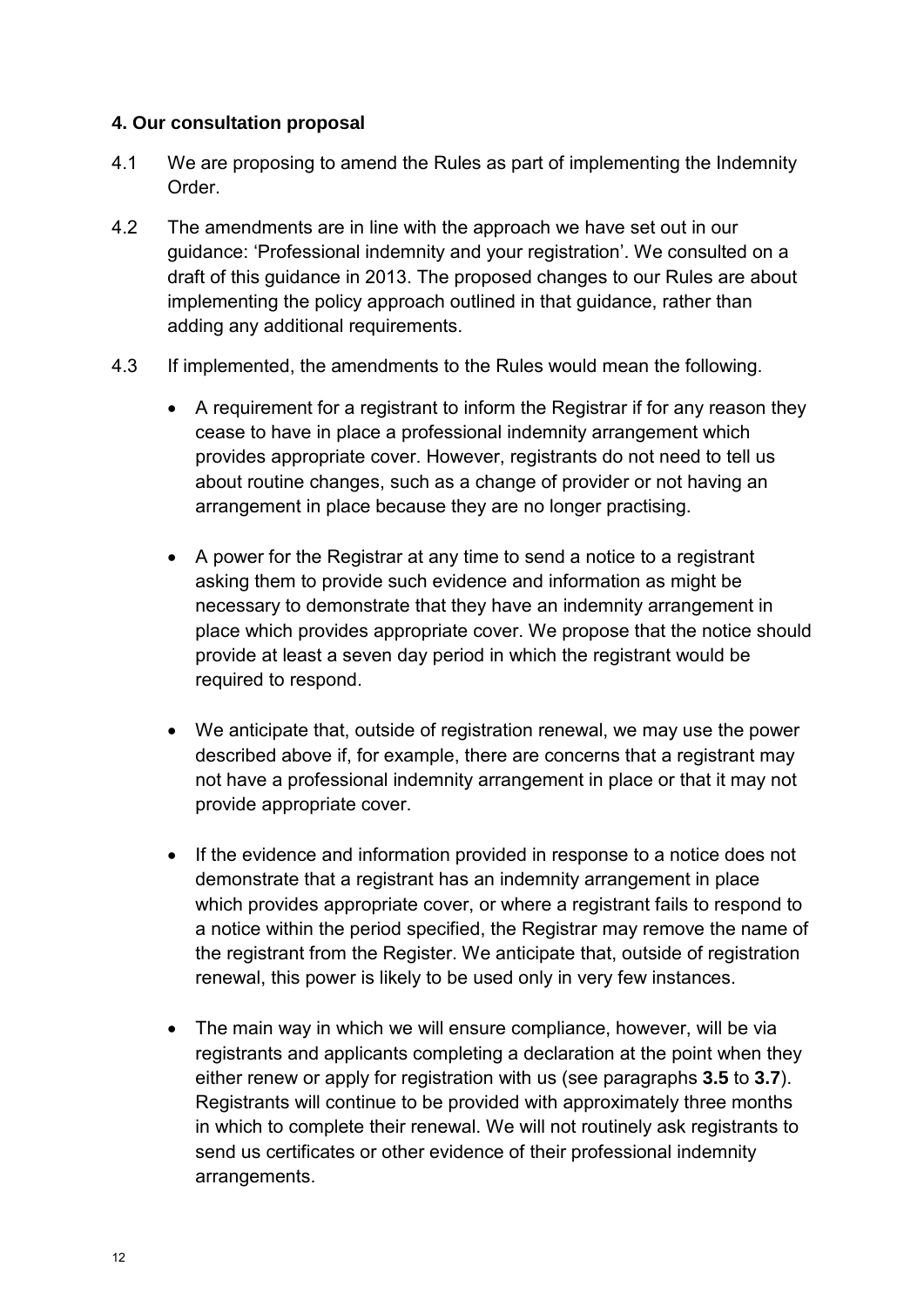- Someone administratively removed from the Register (as a result of not completing the declaration or because of non-compliance) would be able to apply for registration again, subject to completing an application form, paying the registration fee and demonstrating they meet the conditions of registration.
- Administrative removal is very different from being struck off. 'Striking off' is a sanction as a result of our fitness to practise process. Someone struck off the Register is unable to apply for restoration to the register until at least five years have elapsed. We may consider taking fitness to practise action in more serious cases, for example, those that involve dishonesty.
- 4.4 A copy of the proposed amendments to our Rules can be viewed alongside this consultation document on our website. $3$  A copy of our existing Rules is also available from our website.<sup>4</sup>
- 4.5 Subject to the outcomes of the consultation and the parliamentary process, we anticipate that the Rules will be in place from early 2015-2016.

**.**  $3$  [Insert relevant link]

<sup>&</sup>lt;sup>4</sup> For further information on our existing Rules, please see our website: www.hpcuk.org/aboutus/legislation/rules/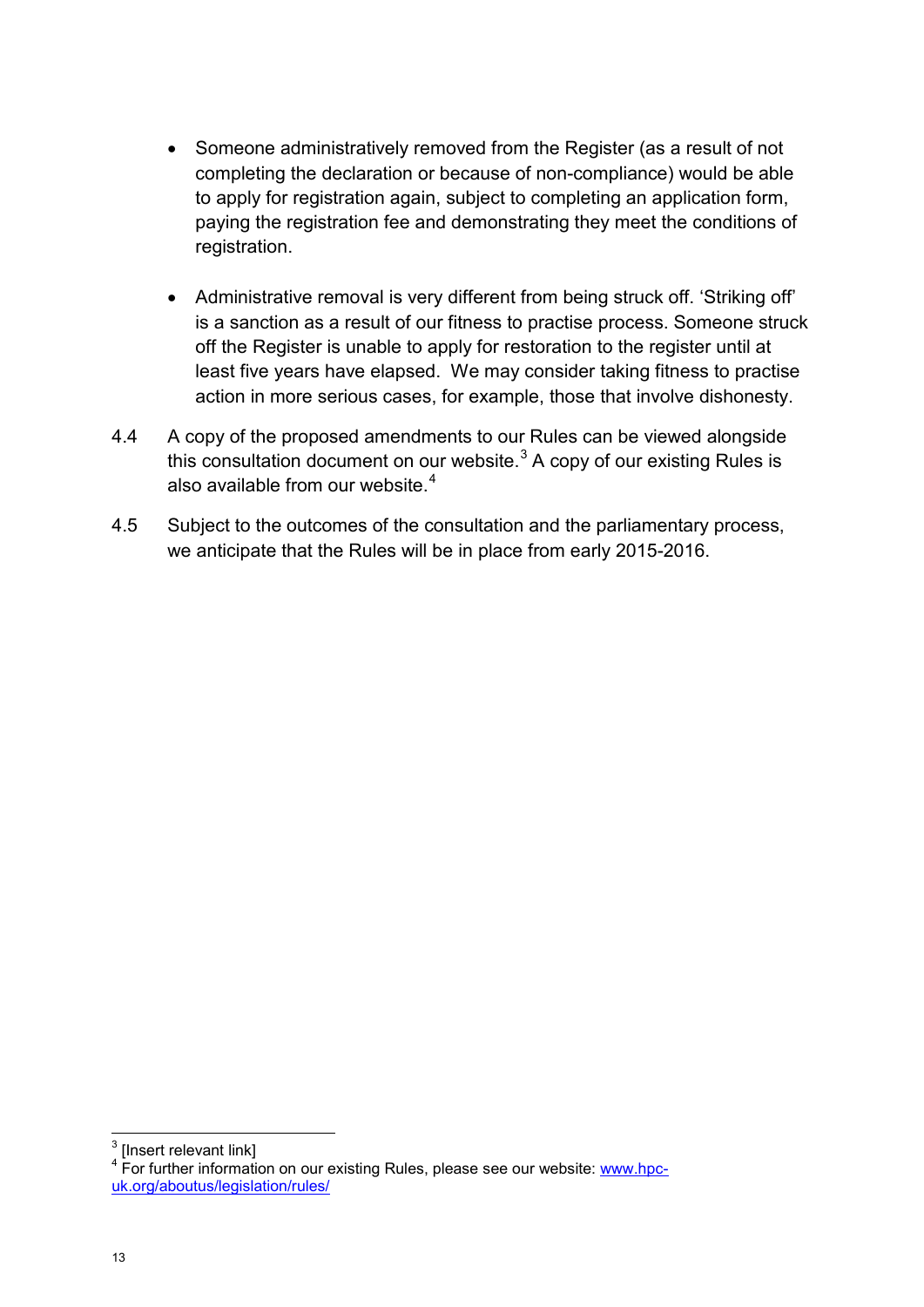## **5. How to respond to the consultation**

- 5.1 The statutory requirement which affects most of our registrants is now in place and we have previously consulted on guidance which we have now published. As a result, we are consulting on our proposed Rules for a shorter five week period. This will ensure that we can introduce the new declarations for registrants and applicants within a reasonable timeframe.
- 5.2 We welcome your comments on any aspect of the proposals set out in this document.
- 5.3 You can respond to the consultation in the following ways.
	- By completing our easy-to-use online survey: [URL here]
	- By emailing us at: consultation@hcpc-uk.org
	- By writing to us at the following address.

Consultation on Rules for professional indemnity Policy and Standards Department Health and Care Professions Council Park House 184 Kennington Park Road London SE11 4BU Fax: +44(0)20 7820 9684

- 5.4 We do not normally accept responses by telephone or in person. We normally ask that consultation responses are made in writing so that we can accurately record what the respondent would like to say. However, if you are unable to respond in writing, please contact us on +44(0)20 7840 9815 to discuss any reasonable adjustments that would help you to respond.
- 5.5 Please complete the survey or send us your response by **x**. We look forward to receiving your comments.

## 5.6 **Please contact us to request a copy of this document in Welsh or in an alternative format.**

5.7 Once the consultation period is completed, we will analyse the responses we received. We will then publish a document which details the comments received and explains the decisions we have taken as a result. This will be published on our website.